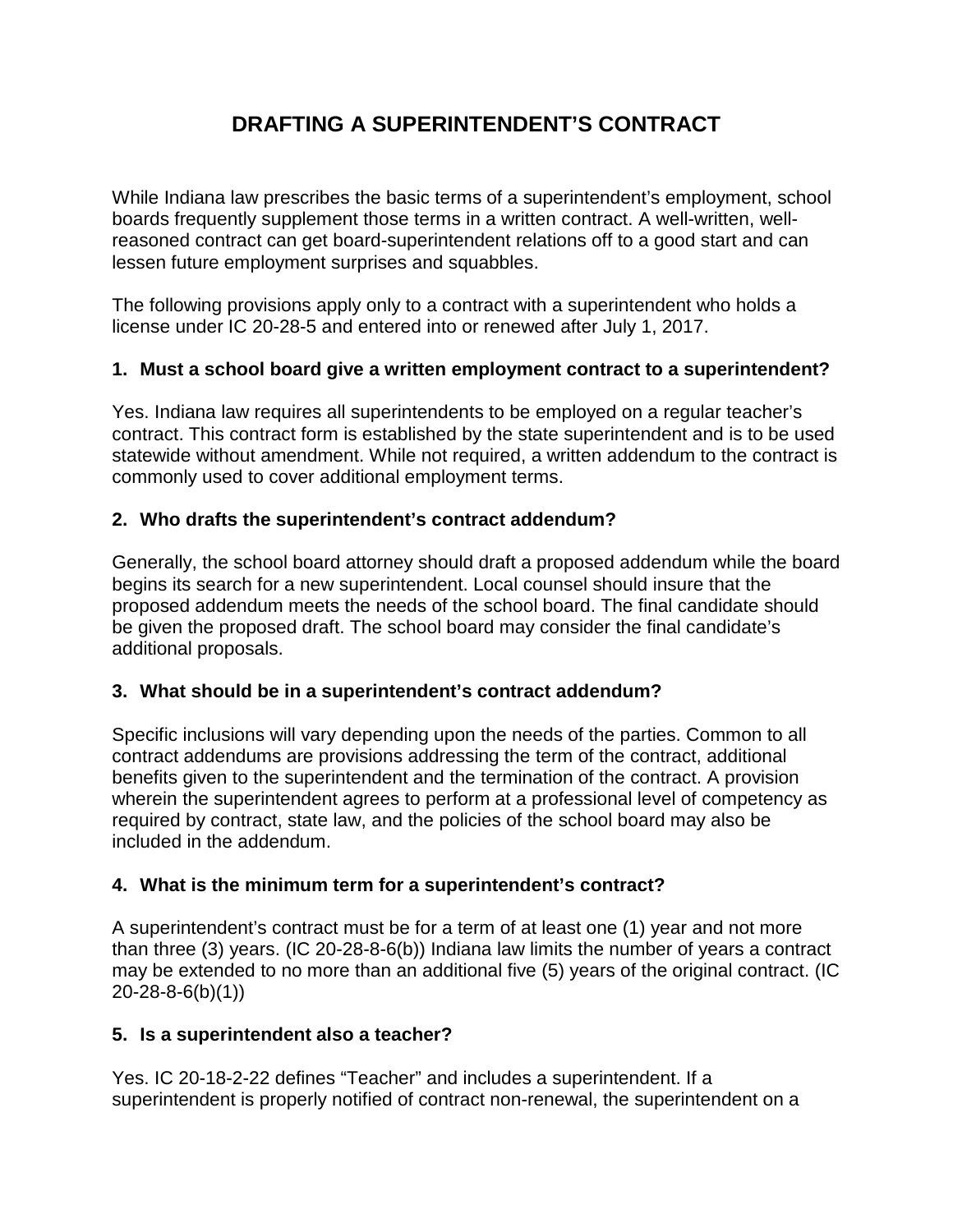regular teacher's contract has the right to remain with the school corporation in another certificated position.

# **6. By law, when does a superintendent's contract terminate?**

A superintendent's contract terminates on the following dates and under the following conditions:(IC 20-28-8-7)

- a. On any date, if the school board and the superintendent mutually consent.
- b. Before the expiration date of the contract if the school board terminates the contract for cause provided by statute stipulating cause for dismissal of teachers; however, the school board must give the superintendent proper notice and, if the superintendent requests a hearing at least ten days before the termination, must grant the superintendent a hearing before the school board in an official meeting;
- c. On the expiration date set in the contract, if the school board before or on January 1 of the year in which the contract is to expire, gives notice to the superintendent in writing and delivered in person or by registered mail; or
- d. On the expiration date set in the contract, if the superintendent before or on January 1 of the year in which the contract is to expire gives proper notice in writing to the school board.

# **7. Does Indiana law provide a superintendent with employment benefits?**

Yes, state law provides minimum benefits. Those benefits include:

**Sick Days.** A superintendent is granted 10 paid sick days the first year and 7 days in each succeeding year. The unused sick days accumulate up to a total of 90 days. If a superintendent had accumulated sick days in another school corporation, there must be added to his/her sick days for his/her second year and each succeeding year up to three sick days until the accumulated days are exhausted.

**Bereavement Leave.** A superintendent may be absent from work with pay for death in his/her immediate family for a period exceeding not more than 5 days beyond the death.

**Personal Days.** A superintendent may have at least 2 days each year for the transaction of personal business or the conduct of personal or civic affairs.

**Leave of Absence.** A school board may grant a superintendent a leave of absence, for at most one year, for a sabbatical or for disability or sick leave. A superintendent who is pregnant shall be granted a leave of absence anytime between the commencement of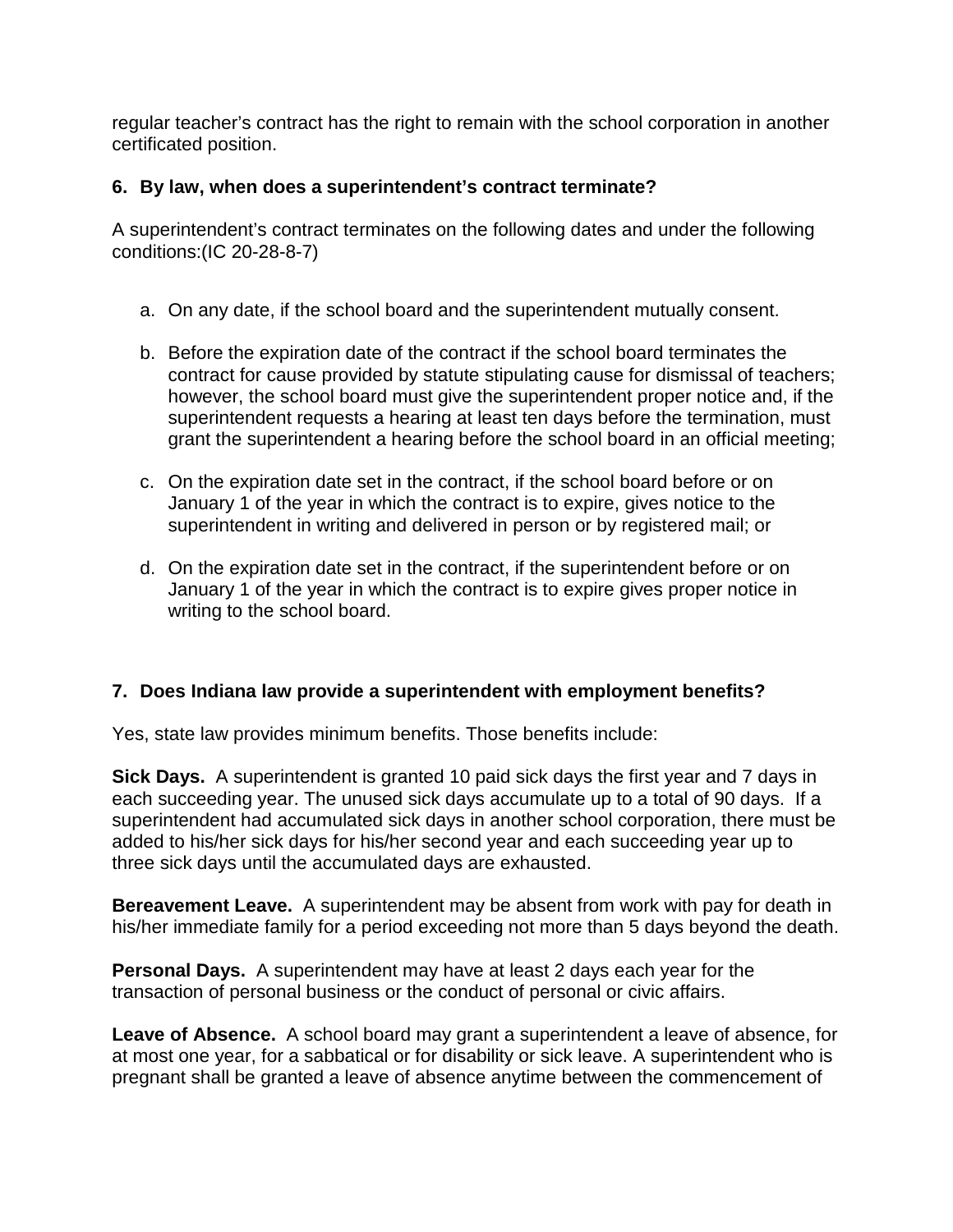the pregnancy and one year following the birth of her child if she gives notice at least 30 days before the date on which she wishes to begin her leave.

#### **8. Can a superintendent's employment benefits be increased in the contract addendum?**

Yes. The General School Powers Act, IC 20-26-5-4(a)(8), allows the school board "[t]o fix and pay the salaries and compensation" of its employees, including superintendents. Additionally, the Home Rule Law, IC 20-26-3, grants a school board wide authority to do any necessary or desirable act through a written policy describing the specific manner for exercising the power. Benefit packages should be generally acceptable to the community and in line with those benefits applicable to other administrators.

Benefits found in addendums include: **Vacation**, such as "\_\_\_\_\_\_\_\_\_\_\_\_\_\_\_\_ days annually to be used within twelve months of the year in which they are earned."

**Insurance**. This can be accomplished by reference to the benefits accorded other professional employees or by delineating specific insurance plans.

**Retirement and Severance**, including payment of the employee contribution to the Teachers Retirement Fund.

# **Annuity and Deferred Compensation Plan**.

**Sick days**, if increasing the number of sick days provided by statute.

**Attendance at Professional Meetings**, including paying expenses, provided the board grants prior approval.

# **Moving Expenses**.

# **9. What should the salary provision include?**

The school board should consider a provision in the contract addendum allowing it the right to increase the salary. Any provision addressing a salary raise in the addendum must comply with the compensation model under IC 20-28-9-1.5.

# **10.Can the school board provide a car?**

Yes. A school board may provide a car and permit the superintendent's personal use of it. Alternatively, the board may provide a monthly allowance toward maintenance and operational costs of the superintendent's personal vehicle.

# **11.Should evaluation procedures be specified in the contract addendum?**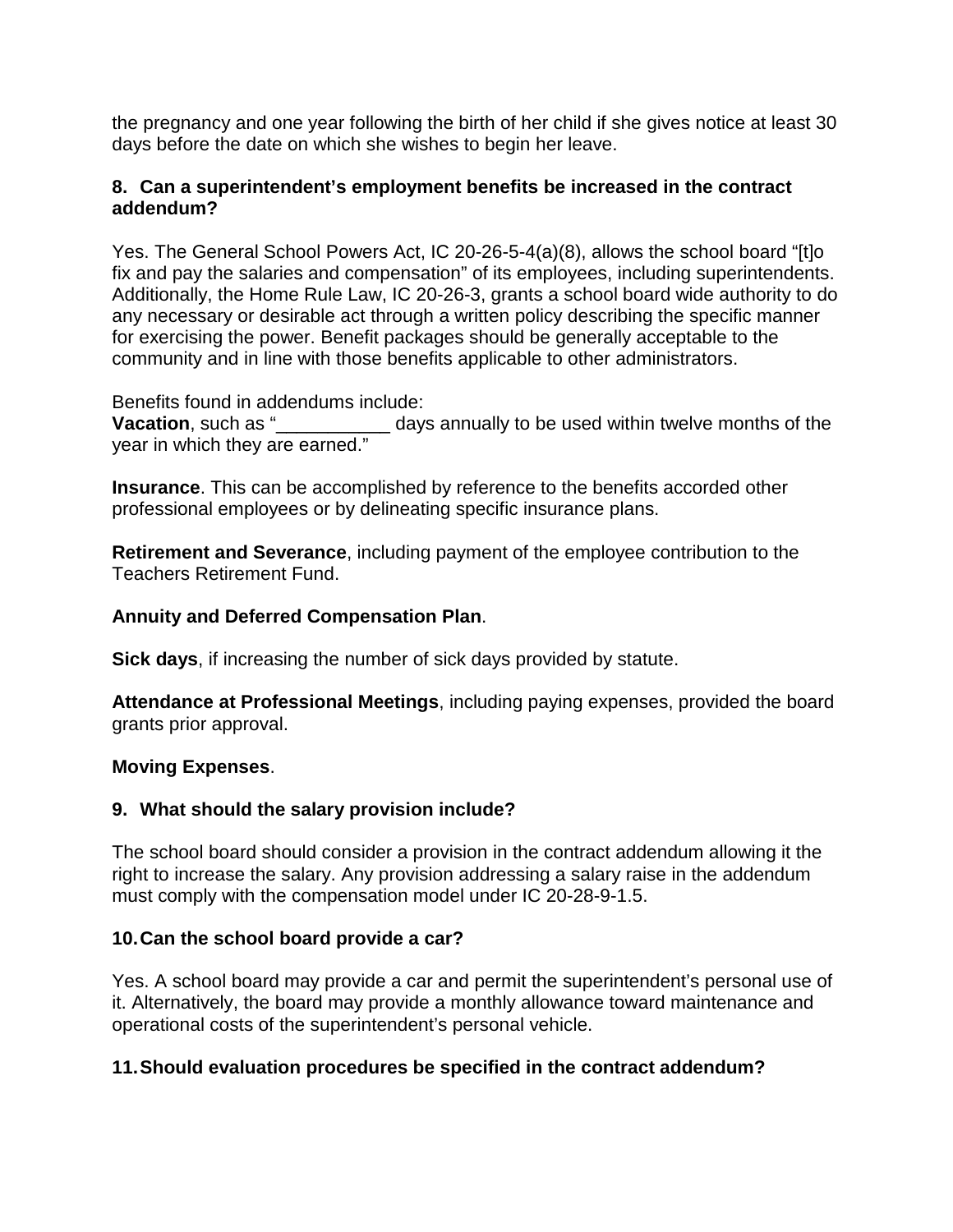IC 20-28-11.5 requires the board to develop an evaluation plan for the superintendent and to evaluate the superintendent annually. If the board desires to put an evaluation provision in the addendum, it should state the superintendent will be evaluated in accordance with state law.

# **12.Should indemnification and protection from civil liability be specified?**

The Indiana General School Powers Act, IC 20-26-5-4(a)(17), already allows the school board "[t]o defend … any employee … in any suit arising out of the performance of … the employee's duties for or employment with, the school corporation, if the governing body by resolution determined that the action was taken in good faith. To save any … employee harmless from any liability, cost, or damage in connection with the performance, including the payment of legal fees, except where the liability, cost, or damage is predicated on or arises out of the bad faith of the … employee, or is a claim or judgment based on … the employee's malfeasance in … employment."

If additional indemnification and protection from liability is necessary, the board should require that the indemnification and protection cover only acts occurring within the scope of employment taken in good faith. Additionally, punitive damages should be specifically removed from the indemnification and protection clause.

Finally, the board should avoid language in which it agrees to employ counsel to defend the superintendent in any proceeding in which the superintendent and board are on opposite sides.

#### **13.Can the addendum require the superintendent to submit to medical examinations?**

Yes. A confidential statement certifying the physical competency of the superintendent could be a contractual requirement. The cost should be borne by the board and the contractual provision should specify which party selects the physician.

#### **14.What is a "roll-over" provision and should one be included in the superintendent's contract addendum?**

A roll-over clause requires the contract to continue unless the board takes affirmative action to prevent it. The language might specify that the "failure to notify the superintendent by (date) each year will automatically result in a one year extension." This is a benefit for superintendents as it supplies job security. Before agreeing to a rollover provision, the school board should consider its implications and whether the corporation will be served by granting such extended job security. A roll-over provision should require the superintendent to annually remind the board in writing of the deadline for preventing the roll-over.

#### **15.What is a "golden parachute" clause and should one be included in the superintendent's contract addendum?**